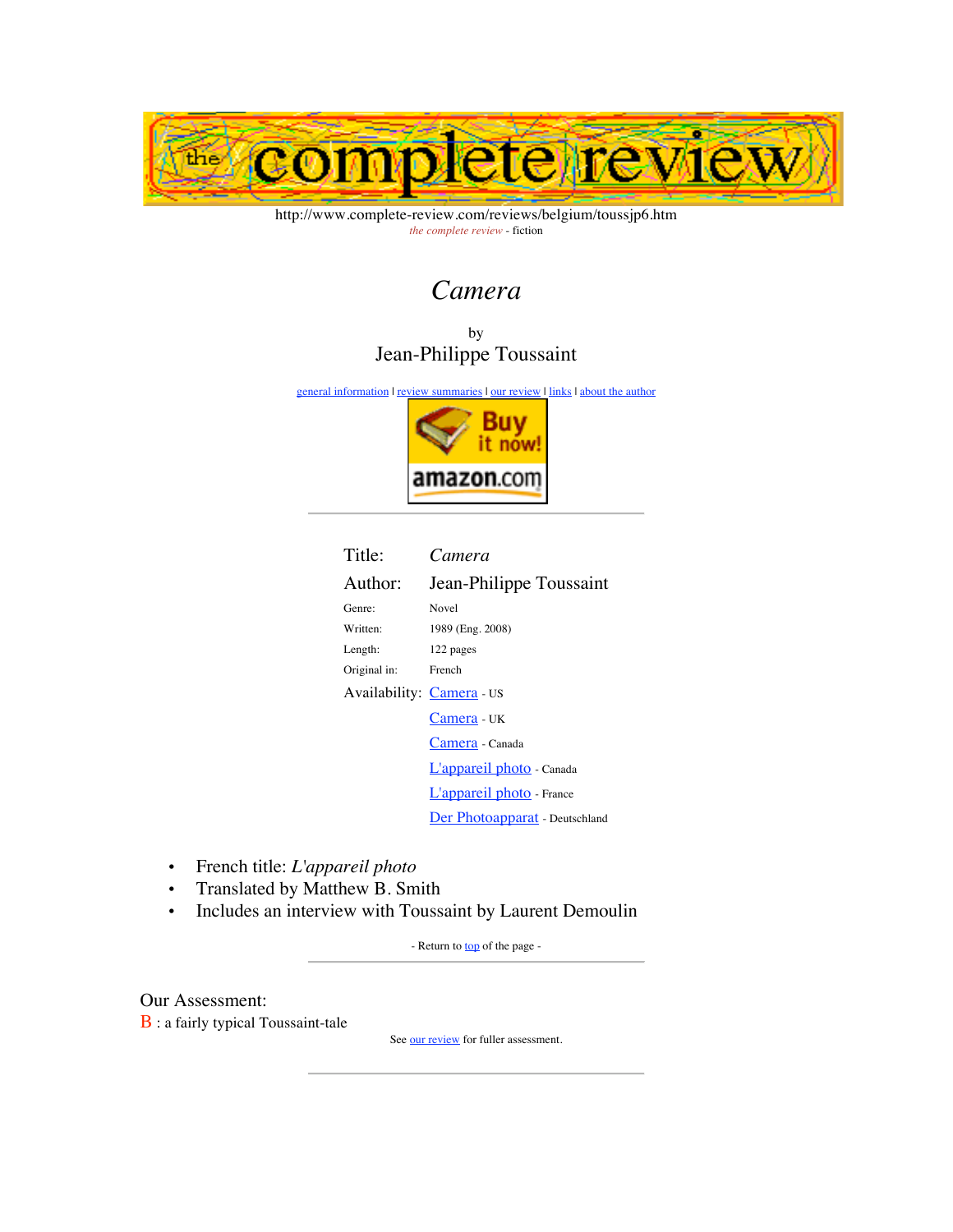| <b>Review Summaries</b> |               |           |                         |  |
|-------------------------|---------------|-----------|-------------------------|--|
| Source                  | <b>Rating</b> | Date      | <b>Reviewer</b>         |  |
| FAZ                     |               | 27/1/2006 | Joseph Hanimann         |  |
| <b>New Statesman</b>    |               | 12/2/2009 | Fatema Ahmed            |  |
| The NY Times Book Rev.  |               |           | 14/12/2008 Tom McCarthy |  |
| TL S                    |               |           | 24/10/2008 Lee Rourke   |  |

## From the Reviews:

- "Toussaint versteht es, in knappen Zügen uns unlösbare Rätsel in den Alltag zu mischen. Seine Welt liege irgendwo zwischen Jacques Tati und Beckett, wird mitunter gesagt. Mag sein. Doch führen bei ihm die -- trotz Dauerregens spärlich vorhandenen -- Regenschirme ihr Eigenleben und sitzt Herr Godot von Anfang an mit in der Badewanne." - Joseph Hanimann, Frankfurter Allgemeine Zeitung
- "Toussaint's novels have no conventional narrative and are not improved by summary. (...) The nicest aspect of Toussaint's work is its tact. Not only are the heroes trying to keep a private space for themselves, but the reader is also given space. Far from being alienating, this feels like a mark of respect; the author is never a *claqueur* holding up placards telling us what to feel." - Fatema Ahmed, New Statesman
- "Toussaint's writing is comic in a very formal sense -- the sense in which, for example, Henri Bergson used the term. (...) While Toussaint's long, chatty sentences sometimes trick the translator Matthew B. Smith into losing his syntactical thread, this version admirably renders the frankness that makes Toussaint so alluring." - Tom McCarthy, The New York Times Book Review
- "Unlike most narratives, where action is viewed through the eye of an author's lens, Toussaint's exposure is the final picture, the end result, slowly developed in negative to capture events in reverse. *Camera* is a skilled work of fiction from a novelist who manages to transmit the complexities of an "obscene reality" through a touching surface of repetitive trivialities and wry humour." - Lee Rourke, Times Literary Supplement

Please note that these ratings solely represent the complete review's biased interpretation and subjective opinion of the actual reviews and do not claim to accurately reflect or represent the views of the reviewers. Similarly the illustrative quotes chosen here are merely those the complete review subjectively believes represent the tenor and judgment of the review as a whole. We acknowledge (and remind and warn you) that they may, in fact, be entirely unrepresentative of the actual reviews by any other measure.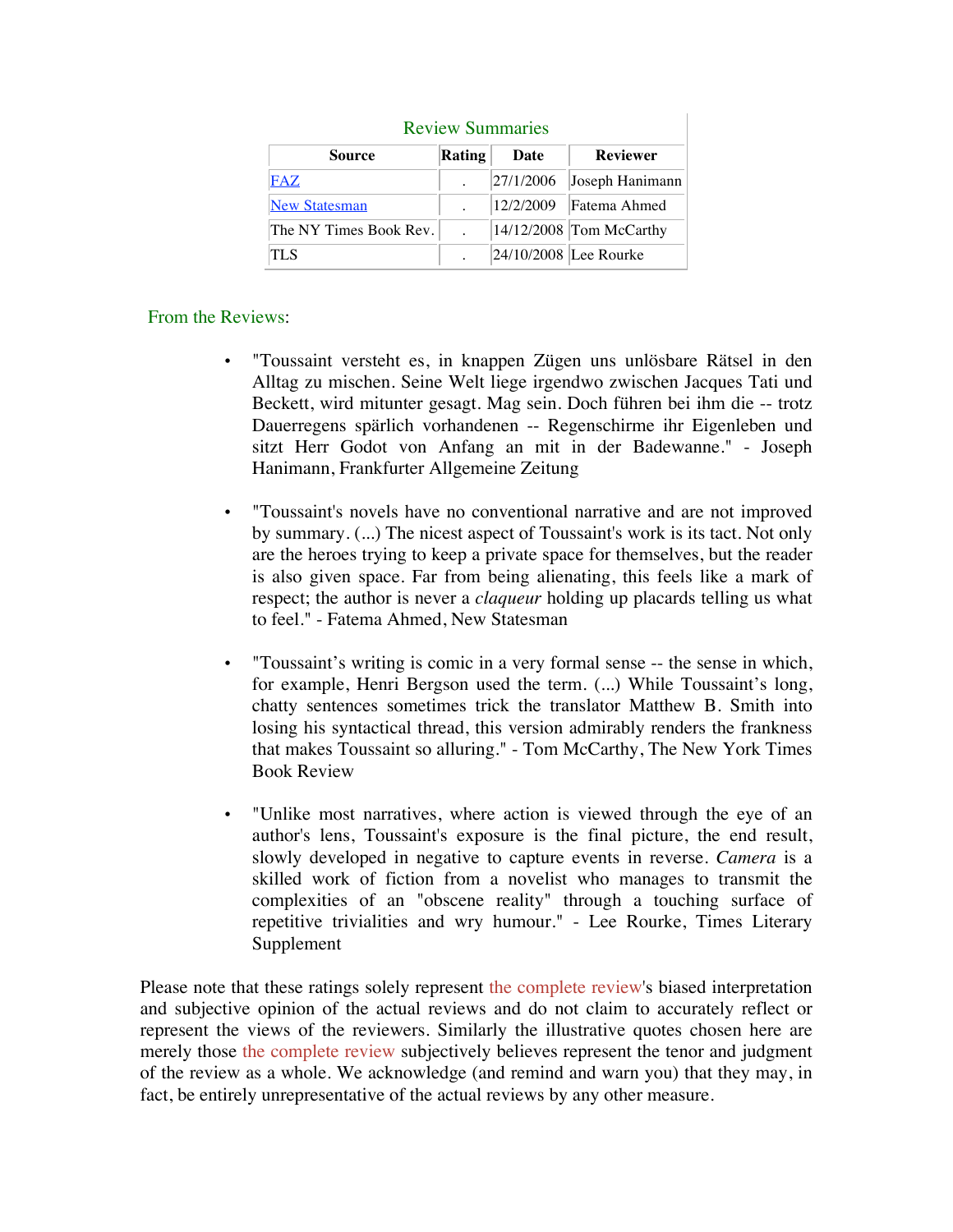## - Return to <u>top</u> of the page -

## The *complete review*'s Review:

 There are book-beginnings that grab a reader's attention, promising or suggesting adventure, excitement, revelation. And then there's the way Jean-Philippe Toussaint begins *Camera*, which is about as anti-climactic and anticipation-thwarting as is conceivable:

It was at about the same time in my life, a calm life in which ordinarily nothing happened, that two events coincided, events that, taken separately, were hardly of any interest, and that, considered together, were unfortunately not connected in any way.

 Yes, there's a flicker of hope here -- two things happen in the life of a guy in whose life nothing ever happens ! that's got to be exciting ! -- but he dampens any possible enthusiasm: the events can hardly be of interest, and they're not even connected (i.e. just random). No, what readers are treated to is more of the same -- the narrator's calm life.

 True, he mixes it up -- he goes on several trips, for example (Toussaint's protagonists almost invariably travel abroad, not that they find what they're looking for there) -- but *Camera* is another of Toussaint's novels of wandering through life in an almost random and largely uneventful pattern.

 The story here begins when the narrator wants to sign up for driving lessons. He doesn't seem very serious about it -- and it turns out he'd already once had a go at it, but not seen it through -- but filling out the forms and collecting the required information, including getting a passport photo, is something that keeps him semi-occupied. Not fully occupied -- he doesn't actually try to do most of this very efficiently -- but something to sort of fall back on, where he can tell himself, 'Oh, right, I still have those forms to fill out'.

 Pascale, the woman at the driving school, doesn't seem too ends-oriented either, and accepts his behaviour at face value. A relationship of sorts develops, as he drifts into being part of her world, dealing with her son and father, for example, and then going on a trip to London with her.

It can be a bit overwhelming:

I dozed in the backseat thinking about the fact that the reality with which I was grappling, far from showing the slightest signs of wearing out, seemed to have little by little hardened all around me and, finding myself henceforth incapable of extracting myself from this stone reality that was enclosing me on all sides, I presently viewed my impetus as a surge of releasing forces forever imprisoned in stone.

 Supposedly 'grappling' as he dozes, the narrator wouldn't seem to have much hope, but Toussaint gives him something of a chance with the camera of the title (and the unexposed pictures in it), which he finds on the ferry ride back across the Channel. Even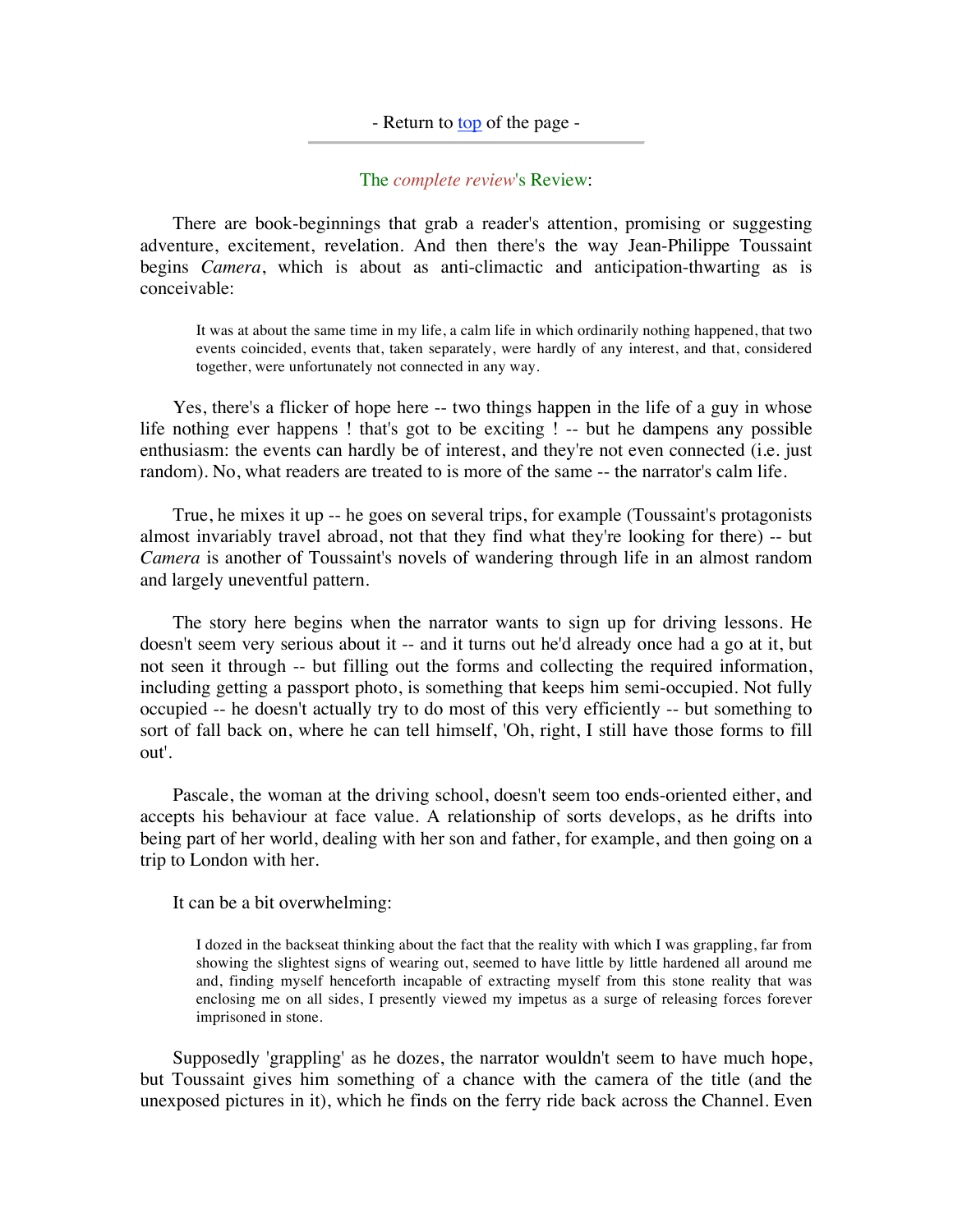as he again seems to fall into events rather than taking charge -- though he does rather impulsively take the camera, before starting to worry about the consequences -- and even as this too is rather random, it is more of an 'event' in his life than most, and comes with its own surprises.

 Toussaint's protagonists excel in empty activity; they go through everyday-life's motions, often appearing at least in some way busy and active (and they travel abroad !), yet they're just spinning their wheels, going almost nowhere. The narrator here savours a moment, for example:

I grabbed a couple of chips and brought them to my mouth. There was no reason for bringing this entelechy to an end too hastily.

 Life is like a movie: sit back and relax and take in the show. Yet with the nuanced passivity of his protagonists -- they're not merely thought-creatures (far from it, in fact) -- Toussaint offers an interesting and generally more appealing variation on the genre. Subtler than most of his other work, and not quite as obviously funny, *Camera* is still a solid little novella.

- Return to **top** of the page -

## Links:

#### *Camera*:

- Dalkey Archive Press publicity page
- Les éditions de Minuit publicity page
- btb publicity page

#### **Reviews**:

- The Bibliophilic Blogger
- Culturofil (French)
- Deutschlandradio (German)
- Frankfurter Allgemeine Zeitung (German)
- New Statesman

#### **Jean-Philippe Toussaint**:

- Jean-Philippe Toussaint site
- Reading Jean-Philippe Toussaint by Warren Motte at *Context*
- Fourteen Questions for Jean-Philippe Toussaint by Martin Riker at *The Quarterly Conversation*
- Jean-Philippe Toussaint: A deceptive lightness of being by John Taylor at *France Magazine*
- Bio-bibliographie

#### **Other books by Jean-Philippe Toussaint under review**:

- The Bathroom
- **Making Love**
- Monsieur
- **Running Away**
- **Television**

## **Other books of interest under review**:

- See Index of French literature
- Other books from  $\frac{\text{Dalkey Archive Press}}{\text{Return to top of the page}}$

About the Author: